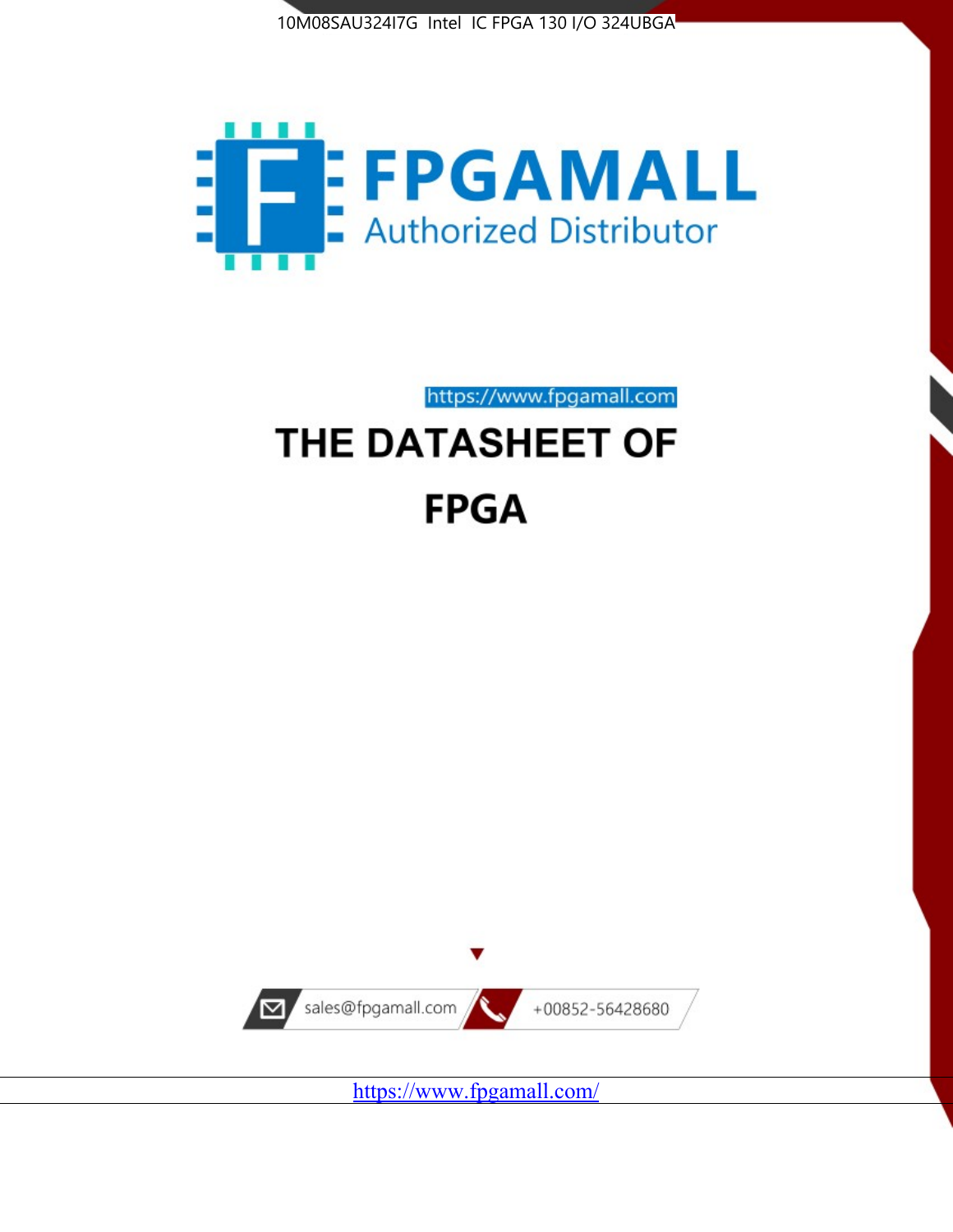10M08SAU324I7G Intel IC FPGA 130 I/O 324UBGA



# **Intel® MAX® 10 FPGA Device Overview**



**M10-OVERVIEW | 2017.12.15** Latest document on the web: **[PDF](https://www.altera.com/en_US/pdfs/literature/hb/max-10/m10_overview.pdf)** | **[HTML](https://www.altera.com/documentation/myt1396938463674.html)**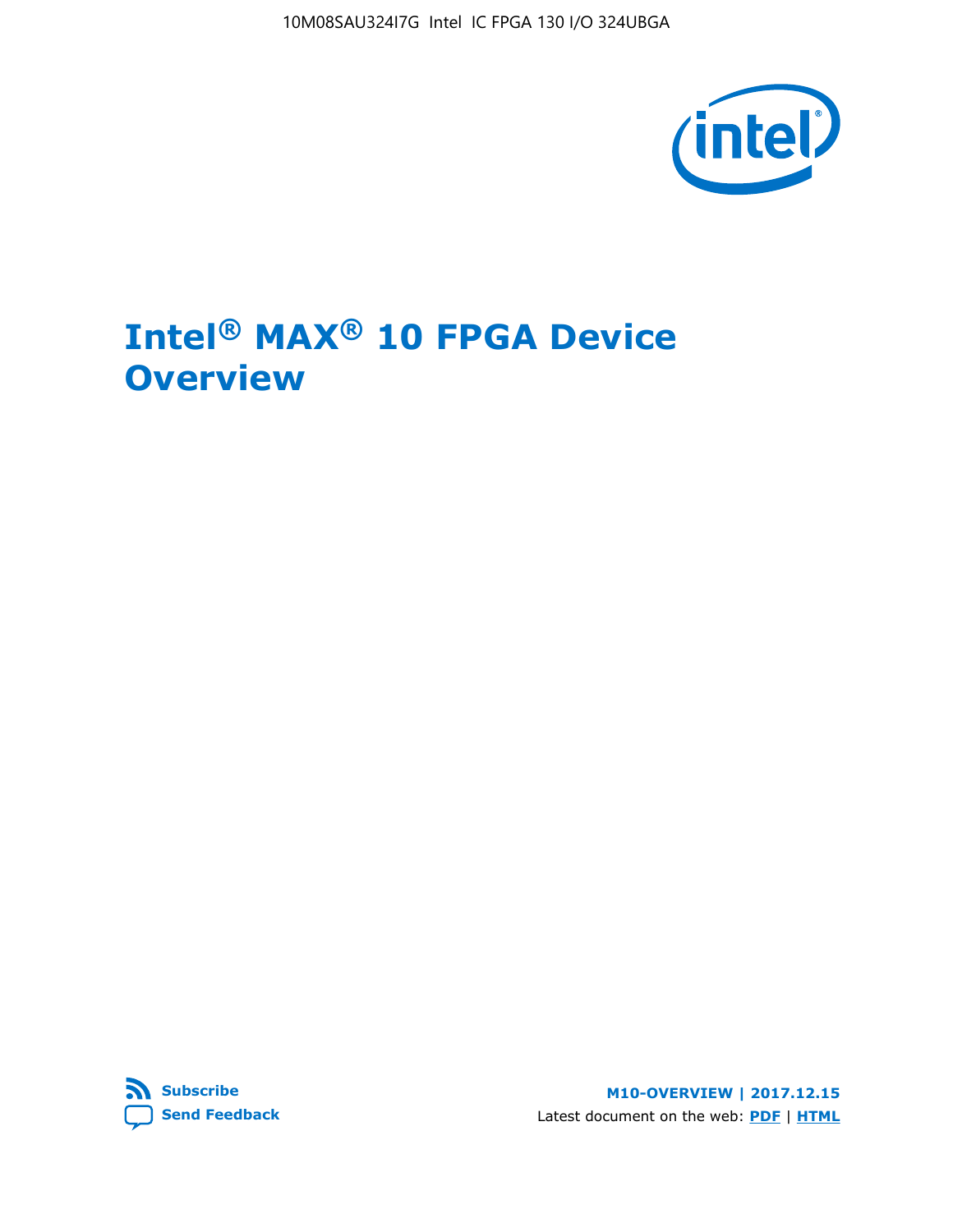

## **Contents**

| Intel® MAX® 10 FPGA Device Overview……………………………………………………………………………3  |  |
|--------------------------------------------------------------------|--|
|                                                                    |  |
|                                                                    |  |
|                                                                    |  |
|                                                                    |  |
|                                                                    |  |
|                                                                    |  |
|                                                                    |  |
|                                                                    |  |
|                                                                    |  |
|                                                                    |  |
|                                                                    |  |
|                                                                    |  |
|                                                                    |  |
|                                                                    |  |
|                                                                    |  |
|                                                                    |  |
|                                                                    |  |
|                                                                    |  |
|                                                                    |  |
| Document Revision History for Intel MAX 10 FPGA Device Overview 13 |  |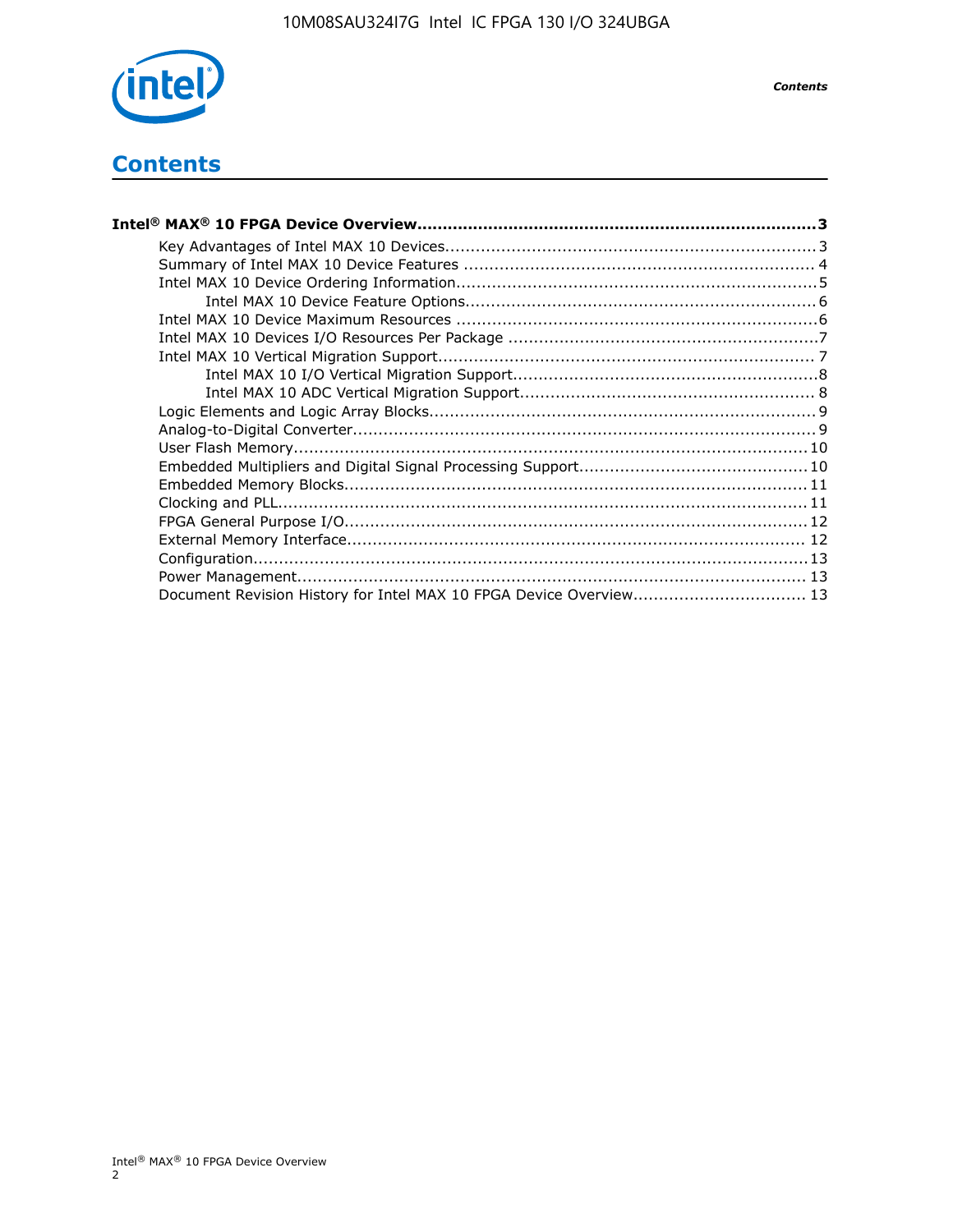

# **Intel® MAX® 10 FPGA Device Overview**

Intel® MAX® 10 devices are single-chip, non-volatile low-cost programmable logic devices (PLDs) to integrate the optimal set of system components.

The highlights of the Intel MAX 10 devices include:

- Internally stored dual configuration flash
- User flash memory
- Instant on support
- Integrated analog-to-digital converters (ADCs)
- Single-chip Nios II soft core processor support

Intel MAX 10 devices are the ideal solution for system management, I/O expansion, communication control planes, industrial, automotive, and consumer applications.

#### **Related Links**

[Intel MAX 10 FPGA Device Datasheet](https://www.altera.com/documentation/mcn1397700832153.html#mcn1397643748870)

## **Key Advantages of Intel MAX 10 Devices**

## **Table 1. Key Advantages of Intel MAX 10 Devices**

| <b>Advantage</b>               | <b>Supporting Feature</b>                                                                                                                                                                                  |  |  |  |
|--------------------------------|------------------------------------------------------------------------------------------------------------------------------------------------------------------------------------------------------------|--|--|--|
| Simple and fast configuration  | Secure on-die flash memory enables device configuration in less than 10 ms                                                                                                                                 |  |  |  |
| Flexibility and integration    | Single device integrating PLD logic, RAM, flash memory, digital signal<br>processing (DSP), ADC, phase-locked loop (PLL), and I/Os<br>Small packages available from 3 mm $\times$ 3 mm                     |  |  |  |
| Low power                      | Sleep mode—significant standby power reduction and resumption in less than<br>$1 \text{ ms}$<br>Longer battery life—resumption from full power-off in less than 10 ms                                      |  |  |  |
| 20-year-estimated life cycle   | Built on TSMC's 55 nm embedded flash process technology                                                                                                                                                    |  |  |  |
| High productivity design tools | Intel Quartus <sup>®</sup> Prime Lite edition (no cost license)<br>Platform Designer (Standard) system integration tool<br>DSP Builder for Intel FPGAs<br>Nios <sup>®</sup> II Embedded Design Suite (EDS) |  |  |  |

Intel Corporation. All rights reserved. Intel, the Intel logo, Altera, Arria, Cyclone, Enpirion, MAX, Nios, Quartus and Stratix words and logos are trademarks of Intel Corporation or its subsidiaries in the U.S. and/or other countries. Intel warrants performance of its FPGA and semiconductor products to current specifications in accordance with Intel's standard warranty, but reserves the right to make changes to any products and services at any time without notice. Intel assumes no responsibility or liability arising out of the application or use of any information, product, or service described herein except as expressly agreed to in writing by Intel. Intel customers are advised to obtain the latest version of device specifications before relying on any published information and before placing orders for products or services. \*Other names and brands may be claimed as the property of others.

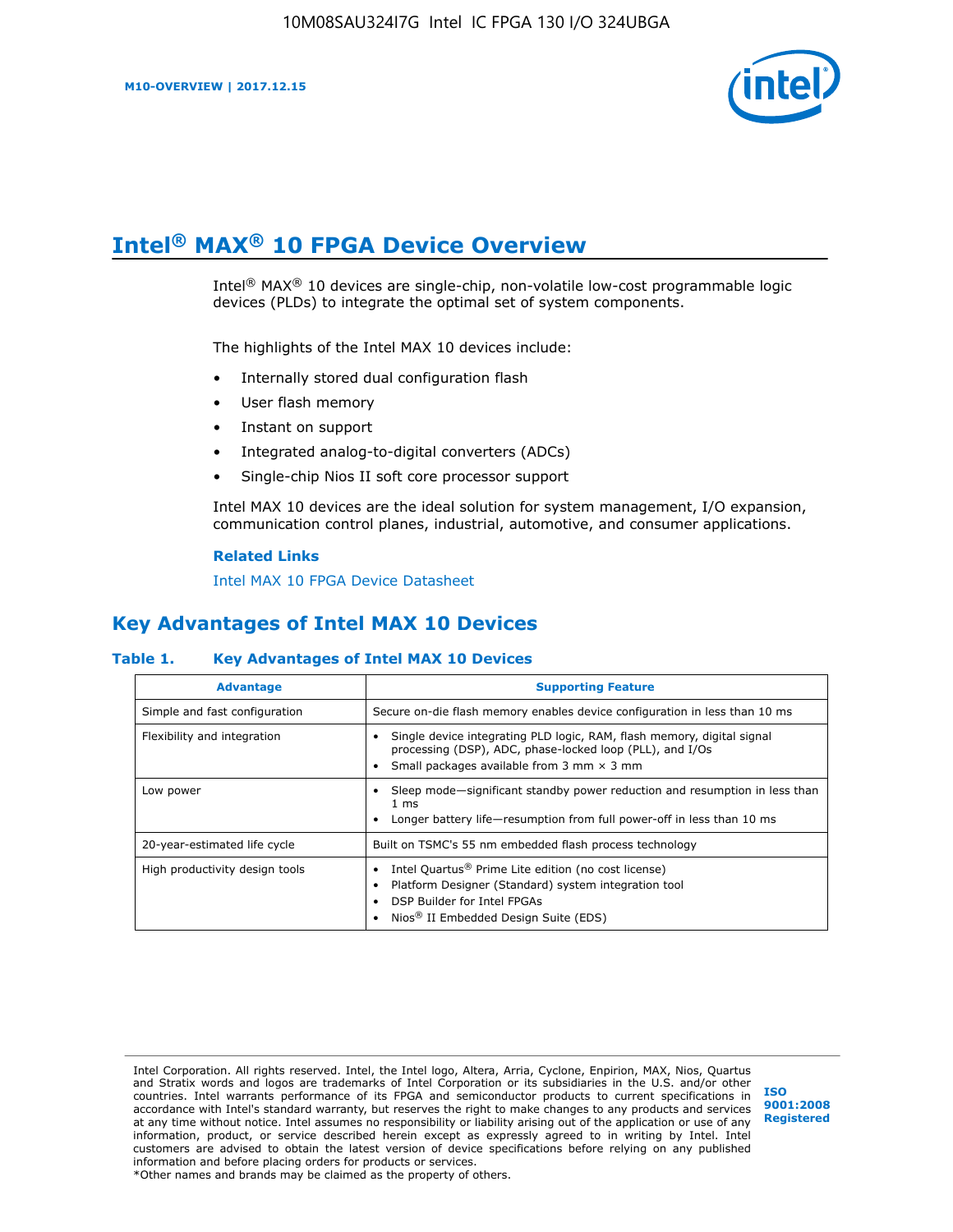

## **Summary of Intel MAX 10 Device Features**

## **Table 2. Summary of Features for Intel MAX 10 Devices**

| <b>Feature</b>                       | <b>Description</b>                                                                                                                                                                                                                                                                                         |
|--------------------------------------|------------------------------------------------------------------------------------------------------------------------------------------------------------------------------------------------------------------------------------------------------------------------------------------------------------|
| Technology                           | 55 nm TSMC Embedded Flash (Flash + SRAM) process technology                                                                                                                                                                                                                                                |
| Packaging                            | Low cost, small form factor packages-support multiple packaging<br>technologies and pin pitches<br>Multiple device densities with compatible package footprints for seamless<br>migration between different device densities<br>RoHS6-compliant                                                            |
| Core architecture                    | 4-input look-up table (LUT) and single register logic element (LE)<br>$\bullet$<br>LEs arranged in logic array block (LAB)<br>$\bullet$<br>Embedded RAM and user flash memory<br>$\bullet$<br>Clocks and PLLs<br>$\bullet$<br>Embedded multiplier blocks<br>$\bullet$<br>General purpose I/Os<br>$\bullet$ |
| Internal memory blocks               | M9K-9 kilobits (Kb) memory blocks<br>$\bullet$<br>Cascadable blocks to create RAM, dual port, and FIFO functions<br>$\bullet$                                                                                                                                                                              |
| User flash memory (UFM)              | User accessible non-volatile storage<br>$\bullet$<br>High speed operating frequency<br>$\bullet$<br>Large memory size<br>High data retention<br>$\bullet$<br>Multiple interface option                                                                                                                     |
| Embedded multiplier blocks           | One $18 \times 18$ or two 9 $\times$ 9 multiplier modes<br>$\bullet$<br>Cascadable blocks enabling creation of filters, arithmetic functions, and image<br>processing pipelines                                                                                                                            |
| <b>ADC</b>                           | 12-bit successive approximation register (SAR) type<br>$\bullet$<br>Up to 17 analog inputs<br>$\bullet$<br>Cumulative speed up to 1 million samples per second (MSPS)<br>Integrated temperature sensing capability<br>$\bullet$                                                                            |
| Clock networks                       | Global clocks support<br>$\bullet$<br>High speed frequency in clock network                                                                                                                                                                                                                                |
| Internal oscillator                  | Built-in internal ring oscillator                                                                                                                                                                                                                                                                          |
| PLLs                                 | • Analog-based<br>Low jitter<br>$\bullet$<br>High precision clock synthesis<br>$\bullet$<br>Clock delay compensation<br>$\bullet$<br>Zero delay buffering<br>$\bullet$<br>Multiple output taps<br>$\bullet$                                                                                                |
| General-purpose I/Os (GPIOs)         | • Multiple I/O standards support<br>On-chip termination (OCT)<br>$\bullet$<br>Up to 830 megabits per second (Mbps) LVDS receiver, 800 Mbps LVDS<br>transmitter                                                                                                                                             |
| External memory interface (EMIF) (1) | Supports up to 600 Mbps external memory interfaces:<br>continued                                                                                                                                                                                                                                           |

<sup>(1)</sup> EMIF is only supported in selected Intel MAX 10 device density and package combinations. Refer to the *External Memory Interface User Guide* for more information.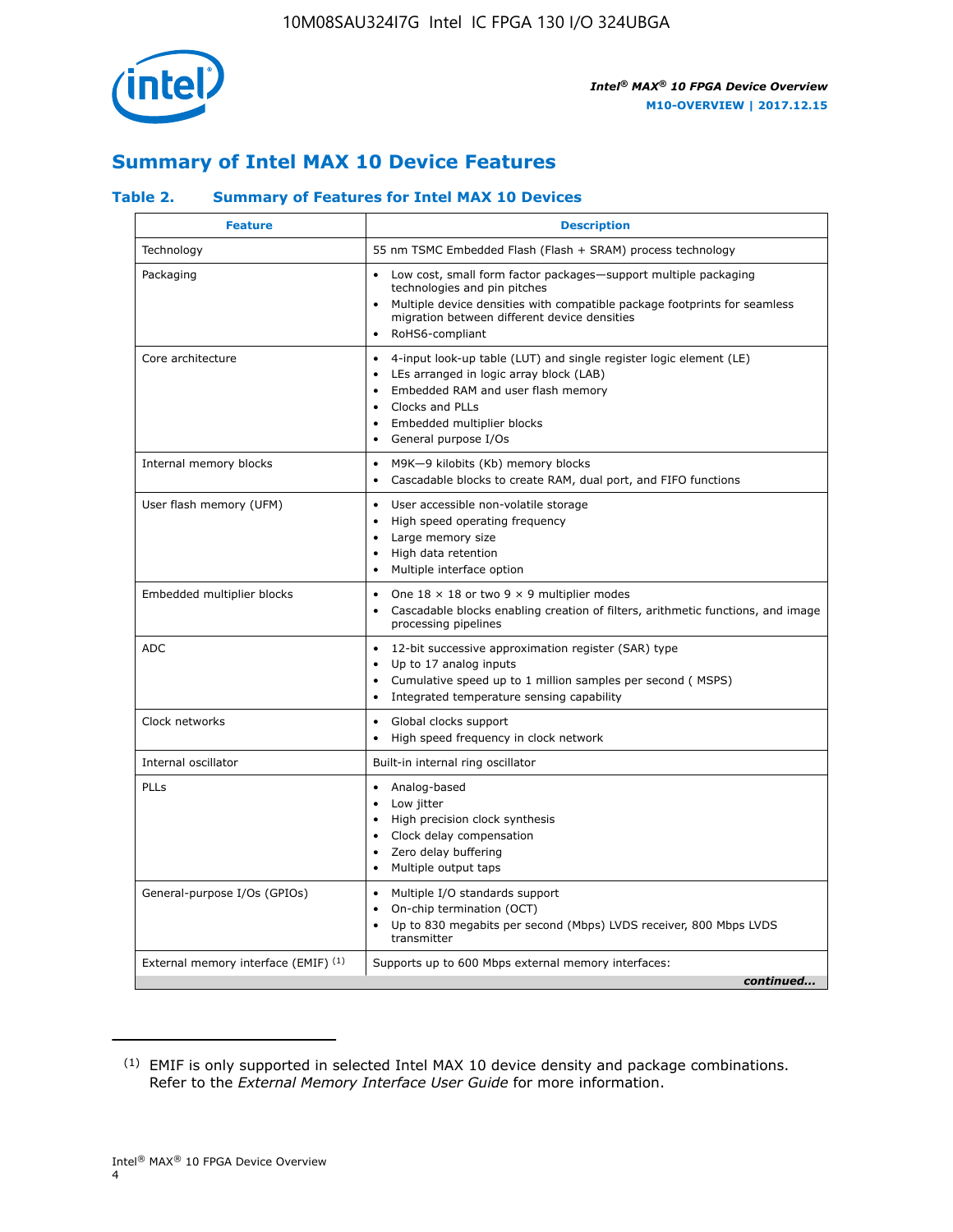

| <b>Feature</b>                | <b>Description</b>                                                                                                                                                                                                                                                                                                                             |  |  |  |
|-------------------------------|------------------------------------------------------------------------------------------------------------------------------------------------------------------------------------------------------------------------------------------------------------------------------------------------------------------------------------------------|--|--|--|
|                               | DDR3, DDR3L, DDR2, LPDDR2 (on 10M16, 10M25, 10M40, and 10M50.)<br>SRAM (Hardware support only)                                                                                                                                                                                                                                                 |  |  |  |
|                               | <i>Note:</i> For 600 Mbps performance, -6 device speed grade is required.<br>Performance varies according to device grade (commercial, industrial, or<br>automotive) and device speed grade $(-6 \text{ or } -7)$ . Refer to the <i>Intel MAX</i><br>10 FPGA Device Datasheet or External Memory Interface Spec Estimator<br>for more details. |  |  |  |
| Configuration                 | Internal configuration                                                                                                                                                                                                                                                                                                                         |  |  |  |
|                               | JTAG<br>٠                                                                                                                                                                                                                                                                                                                                      |  |  |  |
|                               | Advanced Encryption Standard (AES) 128-bit encryption and compression<br>options                                                                                                                                                                                                                                                               |  |  |  |
|                               | Flash memory data retention of 20 years at 85 $^{\circ}$ C                                                                                                                                                                                                                                                                                     |  |  |  |
| Flexible power supply schemes | Single- and dual-supply device options                                                                                                                                                                                                                                                                                                         |  |  |  |
|                               | Dynamically controlled input buffer power down                                                                                                                                                                                                                                                                                                 |  |  |  |
|                               | Sleep mode for dynamic power reduction                                                                                                                                                                                                                                                                                                         |  |  |  |

## **Intel MAX 10 Device Ordering Information**

#### **Figure 1. Sample Ordering Code and Available Options for Intel MAX 10 Devices**



*Note:* The –I6 and –A6 speed grades of the Intel MAX 10 FPGA devices are not available by default in the Intel Quartus Prime software. Contact your local Intel sales representatives for support.

#### **Related Links**

#### [Intel FPGA Product Selector](http://www.altera.com/products/selector/psg-selector.html)

Provides the latest information about Intel FPGAs.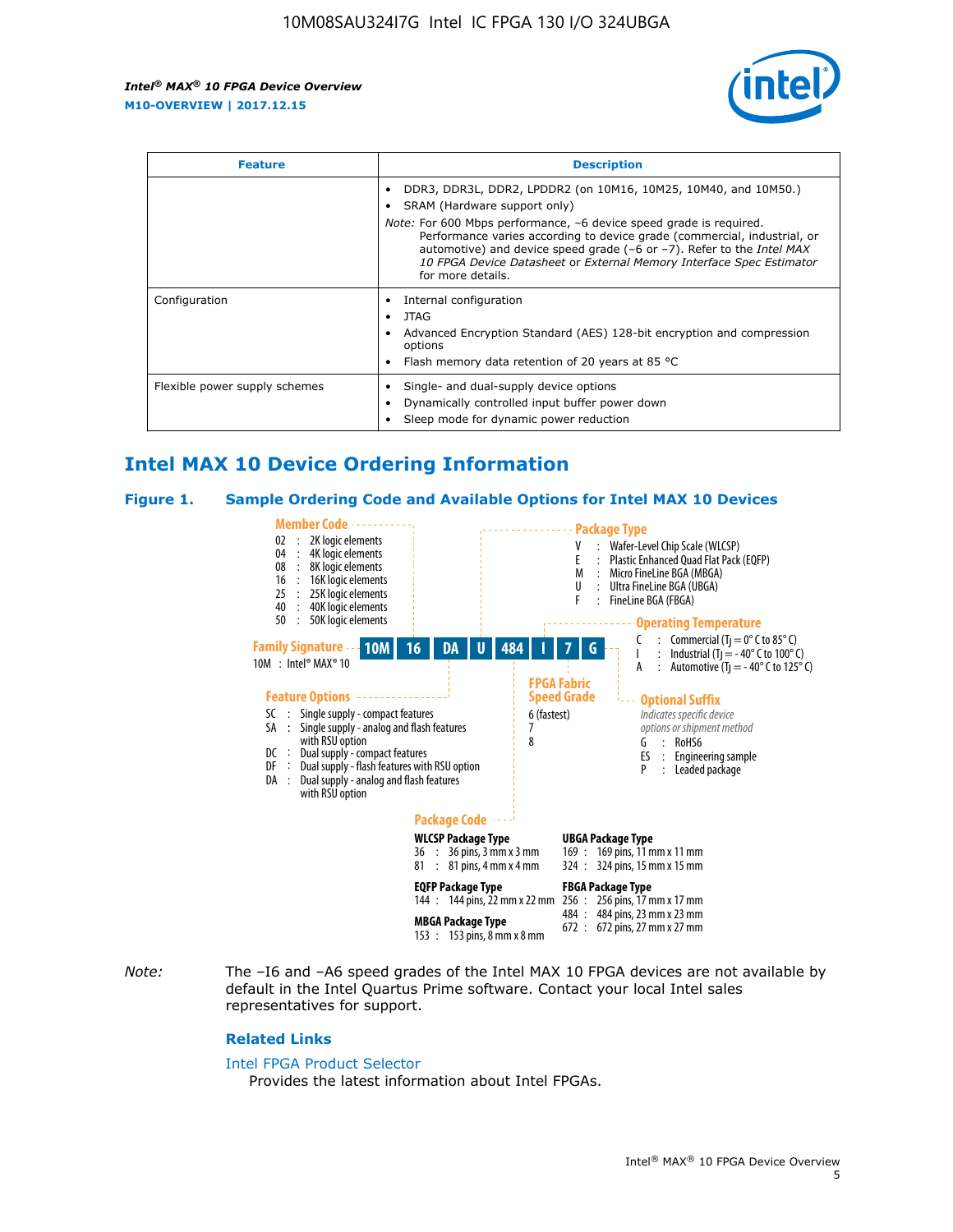

## **Intel MAX 10 Device Feature Options**

## **Table 3. Feature Options for Intel MAX 10 Devices**

| <b>Option</b> | <b>Feature</b>                                                                                                                                                                          |
|---------------|-----------------------------------------------------------------------------------------------------------------------------------------------------------------------------------------|
| Compact       | Devices with core architecture featuring single configuration image with self-configuration capability                                                                                  |
| Flash         | Devices with core architecture featuring:<br>Dual configuration image with self-configuration capability<br>Remote system upgrade capability<br>Memory initialization                   |
| Analog        | Devices with core architecture featuring:<br>Dual configuration image with self-configuration capability<br>Remote system upgrade capability<br>Memory initialization<br>Integrated ADC |

## **Intel MAX 10 Device Maximum Resources**

## **Table 4. Maximum Resource Counts for Intel MAX 10 Devices**

| <b>Resource</b>              |                            | <b>Device</b>  |              |              |                |                |              |                |
|------------------------------|----------------------------|----------------|--------------|--------------|----------------|----------------|--------------|----------------|
|                              |                            | <b>10M02</b>   | <b>10M04</b> | <b>10M08</b> | <b>10M16</b>   | <b>10M25</b>   | <b>10M40</b> | <b>10M50</b>   |
|                              | Logic Elements (LE) (K)    | $\overline{2}$ | 4            | 8            | 16             | 25             | 40           | 50             |
| M9K Memory (Kb)              |                            | 108            | 189          | 378          | 549            | 675            | 1,260        | 1,638          |
|                              | User Flash Memory (Kb) (2) | 96             | 1,248        | 1,376        | 2,368          | 3,200          | 5,888        | 5,888          |
| $18 \times 18$ Multiplier    |                            | 16             | 20           | 24           | 45             | 55             | 125          | 144            |
| <b>PLL</b>                   |                            | 2              | 2            | 2            | $\overline{4}$ | $\overline{4}$ | 4            | $\overline{4}$ |
| GPIO                         |                            | 246            | 246          | 250          | 320            | 360            | 500          | 500            |
| <b>LVDS</b>                  | Dedicated<br>Transmitter   | 15             | 15           | 15           | 22             | 24             | 30           | 30             |
|                              | Emulated<br>Transmitter    | 114            | 114          | 116          | 151            | 171            | 241          | 241            |
|                              | Dedicated Receiver         | 114            | 114          | 116          | 151            | 171            | 241          | 241            |
| Internal Configuration Image |                            | $\mathbf{1}$   | 2            | 2            | $\overline{2}$ | 2              | 2            | $\overline{2}$ |
| <b>ADC</b>                   |                            |                | 1            | 1            | $\mathbf{1}$   | 2              | 2            | 2              |

<sup>(2)</sup> The maximum possible value including user flash memory and configuration flash memory. For more information, refer to [Intel MAX 10 User Flash Memory User Guide](https://www.altera.com/documentation/vgo1395753117436.html#vgo1395811844282).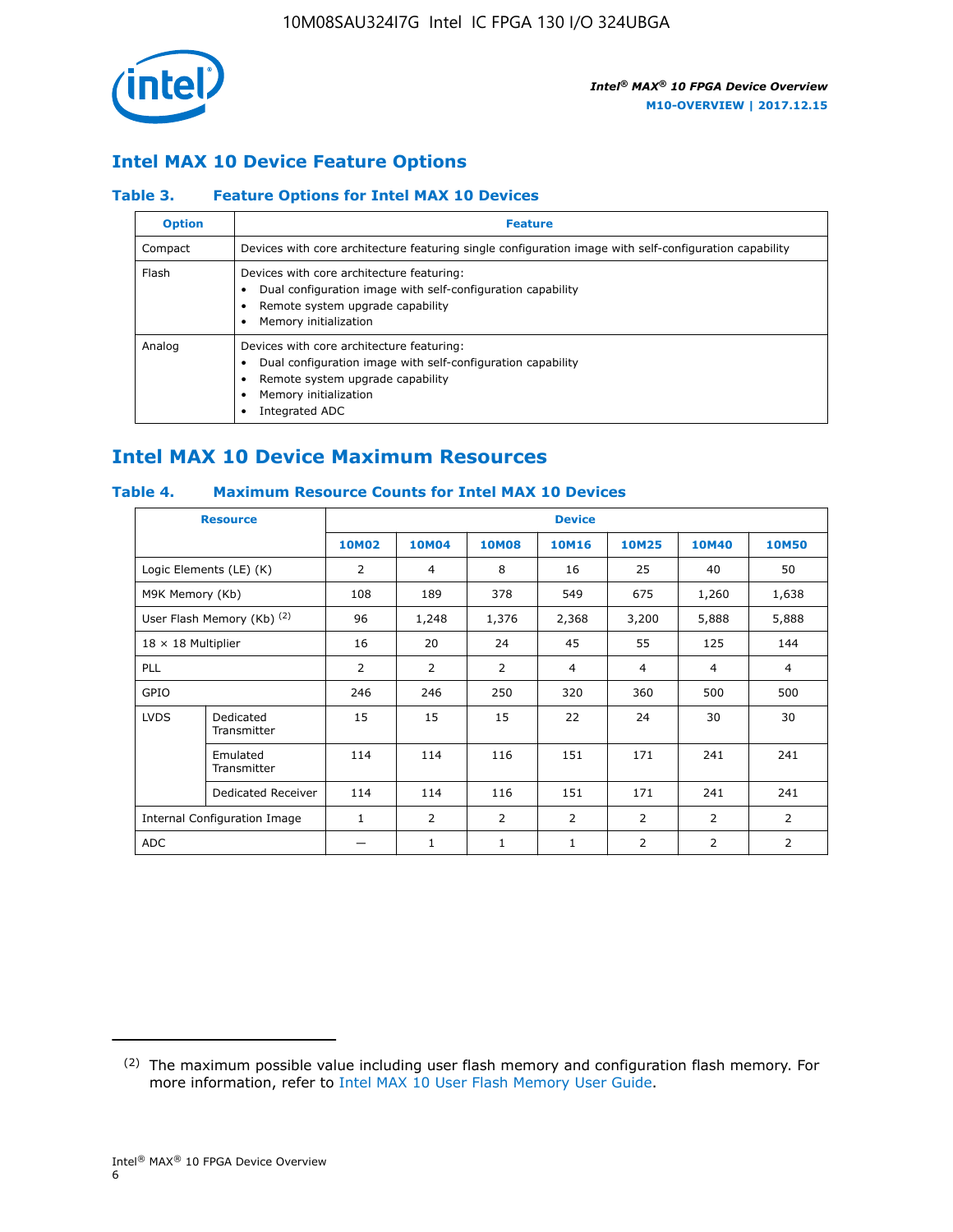

## **Intel MAX 10 Devices I/O Resources Per Package**

## **Table 5. Package Plan for Intel MAX 10 Single Power Supply Devices**

| <b>Device</b> |                   | <b>Package</b>                     |                      |                             |                                      |  |  |  |  |
|---------------|-------------------|------------------------------------|----------------------|-----------------------------|--------------------------------------|--|--|--|--|
|               | <b>Type</b>       | M153<br>153-pin MBGA               | U169<br>169-pin UBGA | <b>U324</b><br>324-pin UBGA | E144<br>144-pin EQFP                 |  |  |  |  |
|               | <b>Size</b>       | $8 \text{ mm} \times 8 \text{ mm}$ | 11 mm $\times$ 11 mm | $15$ mm $\times$ 15 mm      | $22 \text{ mm} \times 22 \text{ mm}$ |  |  |  |  |
|               | <b>Ball Pitch</b> | $0.5$ mm                           | $0.8$ mm             | $0.8$ mm                    | $0.5$ mm                             |  |  |  |  |
| 10M02         |                   | 112                                | 130                  | 246                         | 101                                  |  |  |  |  |
| 10M04         |                   | 112                                | 130                  | 246                         | 101                                  |  |  |  |  |
| 10M08         |                   | 112                                | 130                  | 246                         | 101                                  |  |  |  |  |
| 10M16         |                   |                                    | 130                  | 246                         | 101                                  |  |  |  |  |
| 10M25         |                   |                                    |                      |                             | 101                                  |  |  |  |  |
| 10M40         |                   |                                    |                      |                             | 101                                  |  |  |  |  |
| 10M50         |                   |                                    |                      |                             | 101                                  |  |  |  |  |

## **Table 6. Package Plan for Intel MAX 10 Dual Power Supply Devices**

| <b>Device</b> |                   | <b>Package</b> |                                                |                                                                    |                         |                             |                             |  |  |
|---------------|-------------------|----------------|------------------------------------------------|--------------------------------------------------------------------|-------------------------|-----------------------------|-----------------------------|--|--|
|               | <b>Type</b>       | <b>V36</b>     | <b>V81</b>                                     | <b>U324</b><br>36-pin WLCSP 81-pin WLCSP 324-pin UBGA 256-pin FBGA | <b>F256</b>             | <b>F484</b><br>484-pin FBGA | <b>F672</b><br>672-pin FBGA |  |  |
|               | <b>Size</b>       |                | $3$ mm $\times$ 3 mm $ 4$ mm $\times$ 4 mm $ $ | 15 mm $\times$ 15<br>mm                                            | 17 mm $\times$ 17<br>mm | $23$ mm $\times$ 23<br>mm   | $27$ mm $\times$ 27<br>mm   |  |  |
|               | <b>Ball Pitch</b> | $0.4$ mm       | $0.4$ mm                                       | $0.8$ mm                                                           | 1.0 <sub>mm</sub>       | 1.0 <sub>mm</sub>           | 1.0 <sub>mm</sub>           |  |  |
| 10M02         |                   | 27             |                                                | 160                                                                |                         |                             |                             |  |  |
| 10M04         |                   |                |                                                | 246                                                                | 178                     |                             |                             |  |  |
| 10M08         |                   |                | 56                                             | 246                                                                | 178                     | 250                         |                             |  |  |
| 10M16         |                   |                |                                                | 246                                                                | 178                     | 320                         |                             |  |  |
| 10M25         |                   |                |                                                |                                                                    | 178                     | 360                         |                             |  |  |
| 10M40         |                   |                |                                                |                                                                    | 178                     | 360                         | 500                         |  |  |
| 10M50         |                   |                |                                                |                                                                    | 178                     | 360                         | 500                         |  |  |

## **Related Links**

- [Intel MAX 10 General Purpose I/O User Guide](https://www.altera.com/documentation/sam1393999966669.html#sam1394000084476)
- [Intel MAX 10 High-Speed LVDS I/O User Guide](https://www.altera.com/documentation/sam1394433606063.html#sam1394433911642)

## **Intel MAX 10 Vertical Migration Support**

Vertical migration supports the migration of your design to other Intel MAX 10 devices of different densities in the same package with similar I/O and ADC resources.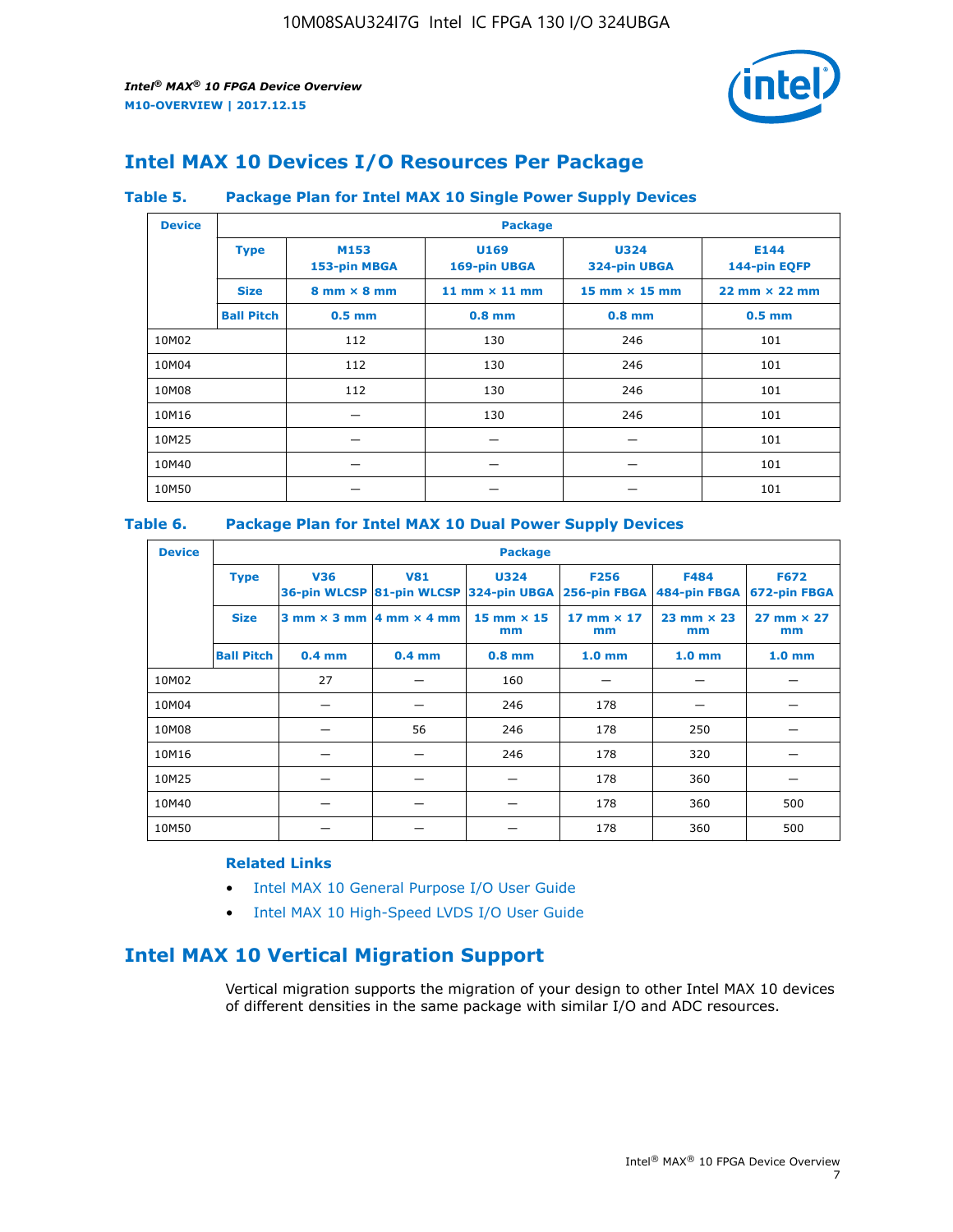

## **Intel MAX 10 I/O Vertical Migration Support**

#### **Figure 2. Migration Capability Across Intel MAX 10 Devices**

- The arrows indicate the migration paths. The devices included in each vertical migration path are shaded. Non-migratable devices are omitted. Some packages have several migration paths. Devices with lesser I/O resources in the same path have lighter shades.
- To achieve the full I/O migration across product lines in the same migration path, restrict I/Os usage to match the product line with the lowest I/O count.

|               | <b>Package</b>                   |            |      |      |             |                  |                                    |      |      |  |
|---------------|----------------------------------|------------|------|------|-------------|------------------|------------------------------------|------|------|--|
| <b>Device</b> | <b>V36</b>                       | <b>V81</b> | M153 | U169 | <b>U324</b> | F <sub>256</sub> | E144                               | F484 | F672 |  |
| 10M02         |                                  |            |      |      | 7           |                  |                                    |      |      |  |
| 10M04         |                                  |            |      |      |             |                  |                                    |      |      |  |
| 10M08         |                                  |            |      |      |             |                  |                                    |      |      |  |
| 10M16         |                                  |            |      |      |             |                  |                                    |      |      |  |
| 10M25         |                                  |            |      |      |             |                  |                                    |      |      |  |
| 10M40         |                                  |            |      |      |             |                  |                                    |      |      |  |
| 10M50         |                                  |            |      |      |             |                  |                                    |      |      |  |
|               | <b>Dual Power Supply Devices</b> |            |      |      |             |                  | <b>Single Power Supply Devices</b> |      |      |  |

*Note:* To verify the pin migration compatibility, use the Pin Migration View window in the Intel Quartus Prime software Pin Planner.

## **Intel MAX 10 ADC Vertical Migration Support**

#### **Figure 3. ADC Vertical Migration Across Intel MAX 10 Devices**

The arrows indicate the ADC migration paths. The devices included in each vertical migration path are shaded.

|                                                                                                                                                                                                                         | Package |      |      |                  |      |      |      |  |  |
|-------------------------------------------------------------------------------------------------------------------------------------------------------------------------------------------------------------------------|---------|------|------|------------------|------|------|------|--|--|
| <b>Device</b>                                                                                                                                                                                                           | M153    | U169 | U324 | F <sub>256</sub> | E144 | F484 | F672 |  |  |
| 10M04                                                                                                                                                                                                                   |         |      |      |                  |      |      |      |  |  |
| 10M08                                                                                                                                                                                                                   |         |      |      |                  |      |      |      |  |  |
| 10M16                                                                                                                                                                                                                   |         |      |      |                  |      |      |      |  |  |
| 10M25                                                                                                                                                                                                                   |         |      |      |                  |      |      |      |  |  |
| 10M40                                                                                                                                                                                                                   |         |      |      |                  |      |      |      |  |  |
| 10M50                                                                                                                                                                                                                   |         |      |      |                  |      |      |      |  |  |
| Dual ADC Device: Each ADC (ADC1 and ADC2) supports 1 dedicated analog input pin and 8 dual function pins.<br><b>Single ADC Device:</b> Single ADC that supports 1 dedicated analog input pin and 16 dual function pins. |         |      |      |                  |      |      |      |  |  |

**Single ADC Device:** Single ADC that supports 1 dedicated analog input pin and 8 dual function pins.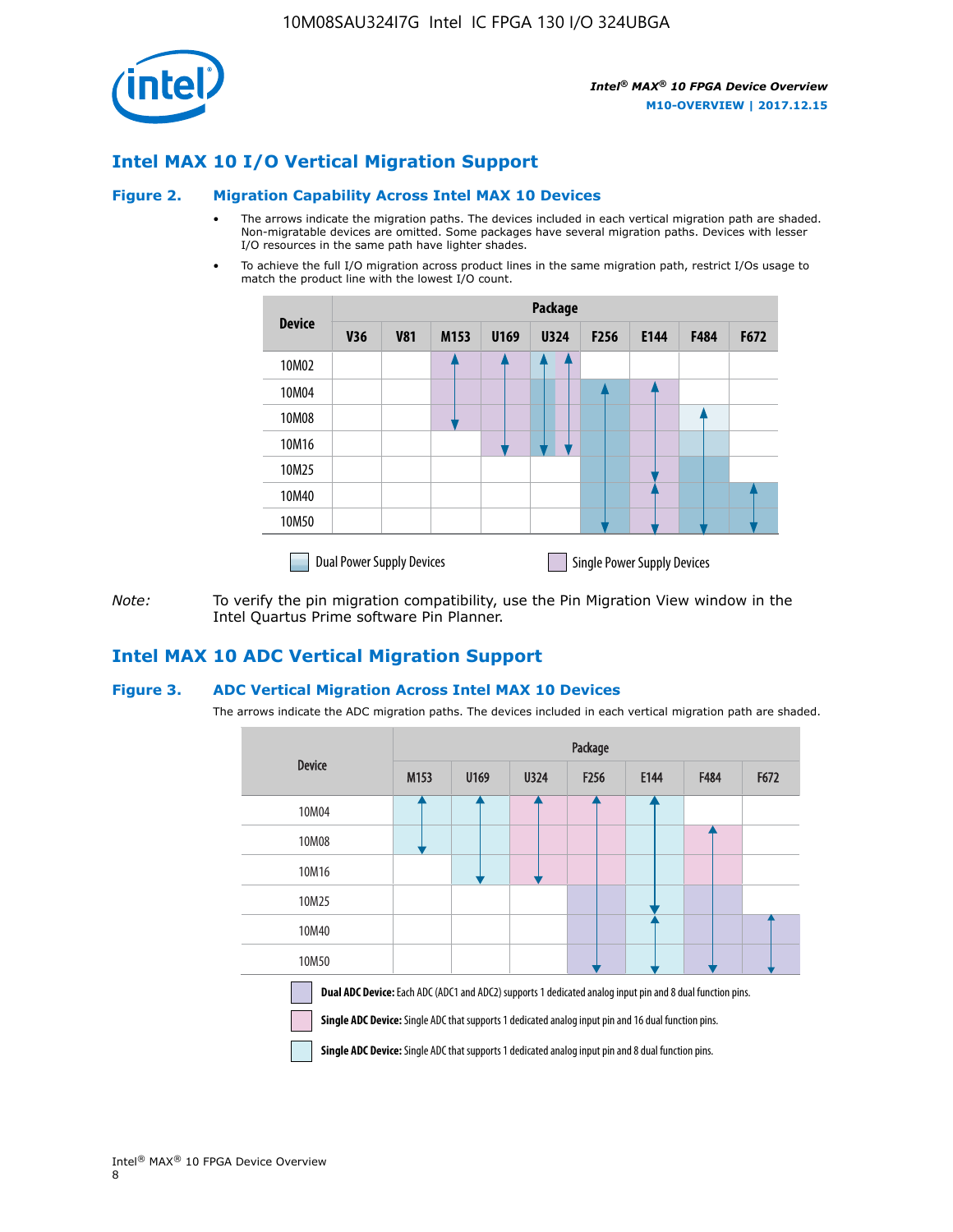

## **Table 7. Pin Migration Conditions for ADC Migration**

| <b>Source</b>     | <b>Target</b>     | <b>Migratable Pins</b>                                                                                            |
|-------------------|-------------------|-------------------------------------------------------------------------------------------------------------------|
| Single ADC device | Single ADC device | You can migrate all ADC input pins                                                                                |
| Dual ADC device   | Dual ADC device   |                                                                                                                   |
| Single ADC device | Dual ADC device   | One dedicated analog input pin.                                                                                   |
| Dual ADC device   | Single ADC device | Eight dual function pins from the ADC1 block of the<br>٠<br>source device to the ADC1 block of the target device. |

## **Logic Elements and Logic Array Blocks**

The LAB consists of 16 logic elements (LE) and a LAB-wide control block. An LE is the smallest unit of logic in the Intel MAX 10 device architecture. Each LE has four inputs, a four-input look-up table (LUT), a register, and output logic. The four-input LUT is a function generator that can implement any function with four variables.

#### **Figure 4. Intel MAX 10 Device Family LEs**



## **Analog-to-Digital Converter**

Intel MAX 10 devices feature up to two ADCs. You can use the ADCs to monitor many different signals, including on-chip temperature.

#### **Table 8. ADC Features**

| <b>Feature</b>             | <b>Description</b>                                                                                                                                                                                  |
|----------------------------|-----------------------------------------------------------------------------------------------------------------------------------------------------------------------------------------------------|
| 12-bit resolution          | Translates analog signal to digital data for information processing, computing,<br>data transmission, and control systems<br>Provides a 12-bit digital representation of the observed analog signal |
| Up to 1 MSPS sampling rate | Monitors single-ended external inputs with a cumulative sampling rate of 25<br>kilosamples per second to 1 MSPS in normal mode                                                                      |
|                            |                                                                                                                                                                                                     |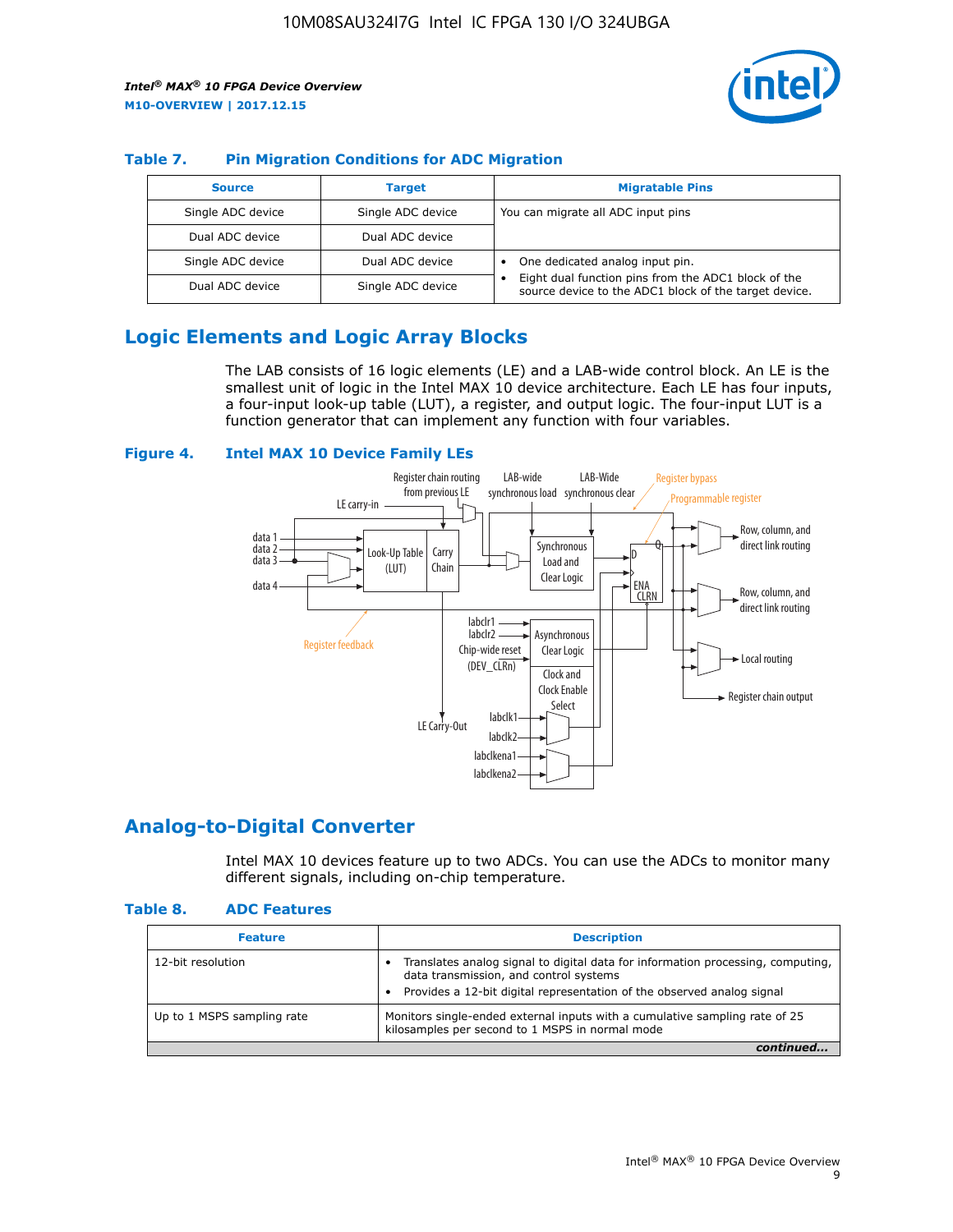

| <b>Feature</b>                                                  | <b>Description</b>                                                                                                                         |
|-----------------------------------------------------------------|--------------------------------------------------------------------------------------------------------------------------------------------|
| Up to 17 single-ended external inputs<br>for single ADC devices | One dedicated analog and 16 dual function input pins                                                                                       |
| Up to 18 single-ended external inputs<br>for dual ADC devices   | One dedicated analog and eight dual-function input pins in each ADC block<br>٠<br>Simultaneous measurement capability for dual ADC devices |
| On-chip temperature sensor                                      | Monitors external temperature data input with a sampling rate of up to 50<br>kilosamples per second                                        |

## **User Flash Memory**

The user flash memory (UFM) block in Intel MAX 10 devices stores non-volatile information.

UFM provides an ideal storage solution that you can access using Avalon Memory-Mapped (Avalon-MM) slave interface protocol.

#### **Table 9. UFM Features**

| <b>Features</b>     | <b>Capacity</b>                                                             |
|---------------------|-----------------------------------------------------------------------------|
| Endurance           | Counts to at least 10,000 program/erase cycles                              |
| Data retention      | 20 years at 85 $^{\circ}$ C<br>٠<br>10 years at 100 °C<br>$\bullet$         |
| Operating frequency | Maximum 116 MHz for parallel interface and 7.25 MHz for<br>serial interface |
| Data length         | Stores data up to 32 bits length in parallel                                |

## **Embedded Multipliers and Digital Signal Processing Support**

Intel MAX 10 devices support up to 144 embedded multiplier blocks. Each block supports one individual  $18 \times 18$ -bit multiplier or two individual  $9 \times 9$ -bit multipliers.

With the combination of on-chip resources and external interfaces in Intel MAX 10 devices, you can build DSP systems with high performance, low system cost, and low power consumption.

You can use the Intel MAX 10 device on its own or as a DSP device co-processor to improve price-to-performance ratios of DSP systems.

You can control the operation of the embedded multiplier blocks using the following options:

- Parameterize the relevant IP cores with the Intel Quartus Prime parameter editor
- Infer the multipliers directly with VHDL or Verilog HDL

System design features provided for Intel MAX 10 devices: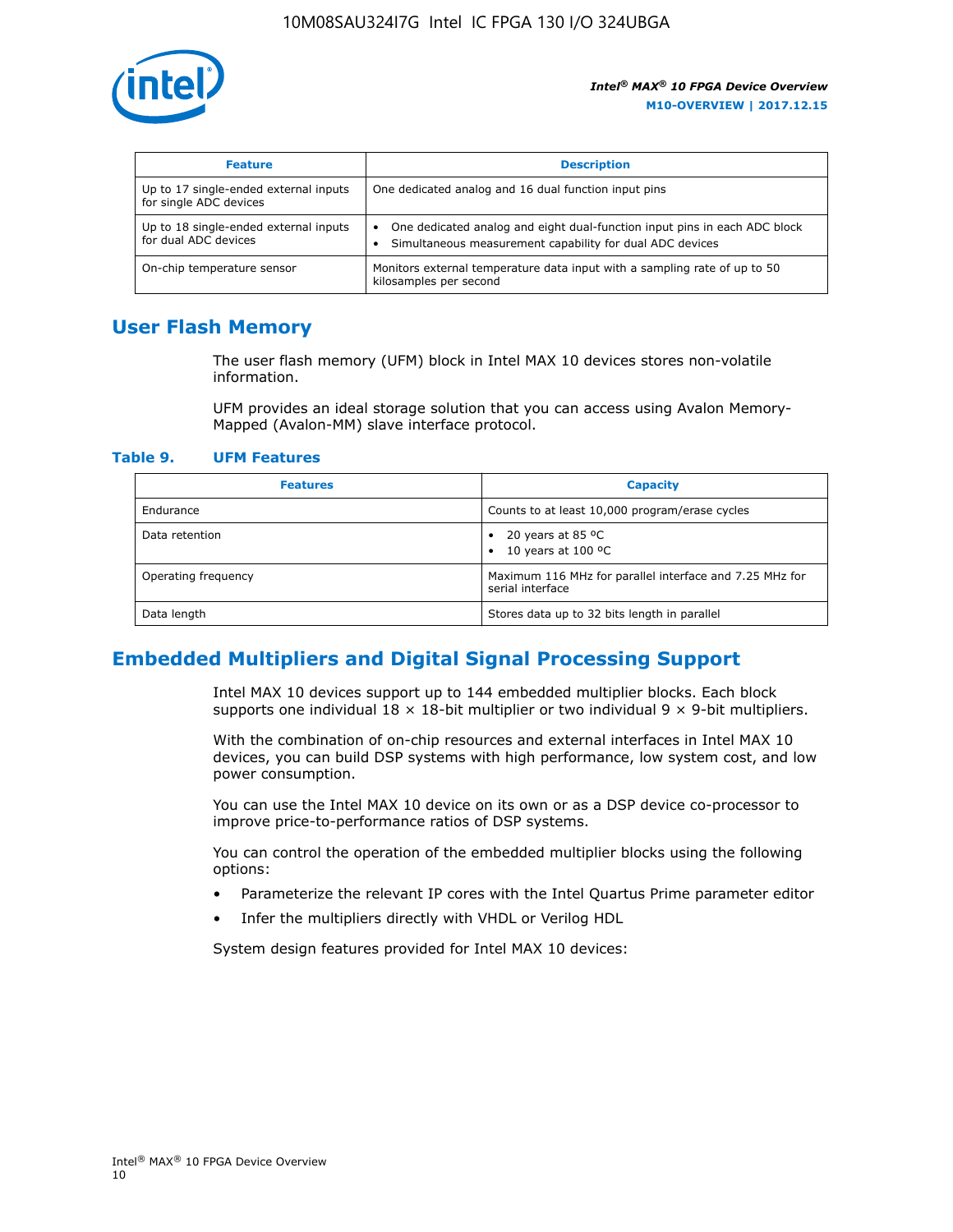

- DSP IP cores:
	- Common DSP processing functions such as finite impulse response (FIR), fast Fourier transform (FFT), and numerically controlled oscillator (NCO) functions
	- Suites of common video and image processing functions
- Complete reference designs for end-market applications
- DSP Builder for Intel FPGAs interface tool between the Intel Quartus Prime software and the MathWorks Simulink and MATLAB design environments
- DSP development kits

## **Embedded Memory Blocks**

The embedded memory structure consists of M9K memory blocks columns. Each M9K memory block of a Intel MAX 10 device provides 9 Kb of on-chip memory capable of operating at up to 284 MHz. The embedded memory structure consists of M9K memory blocks columns. Each M9K memory block of a Intel MAX 10 device provides 9 Kb of on-chip memory. You can cascade the memory blocks to form wider or deeper logic structures.

You can configure the M9K memory blocks as RAM, FIFO buffers, or ROM.

The Intel MAX 10 device memory blocks are optimized for applications such as high throughput packet processing, embedded processor program, and embedded data storage.

| <b>Operation Modes</b> | <b>Port Widths</b>                                                            |
|------------------------|-------------------------------------------------------------------------------|
| Single port            | $x1, x2, x4, x8, x9, x16, x18, x32, and x36$                                  |
| Simple dual port       | $x1, x2, x4, x8, x9, x16, x18, x32, and x36$                                  |
| True dual port         | $\times1, \times2, \times4, \times8, \times9, \times16, \text{and } \times18$ |

#### **Table 10. M9K Operation Modes and Port Widths**

## **Clocking and PLL**

Intel MAX 10 devices offer the following resources: global clock (GCLK) networks and phase-locked loops (PLLs) with a 116-MHz built-in oscillator.

Intel MAX 10 devices support up to 20 global clock (GCLK) networks with operating frequency up to 450 MHz. The GCLK networks have high drive strength and low skew.

The PLLs provide robust clock management and synthesis for device clock management, external system clock management, and I/O interface clocking. The high precision and low jitter PLLs offers the following features:

- Reduction in the number of oscillators required on the board
- Reduction in the device clock pins through multiple clock frequency synthesis from a single reference clock source
- Frequency synthesis
- On-chip clock de-skew
- Jitter attenuation
- Dynamic phase-shift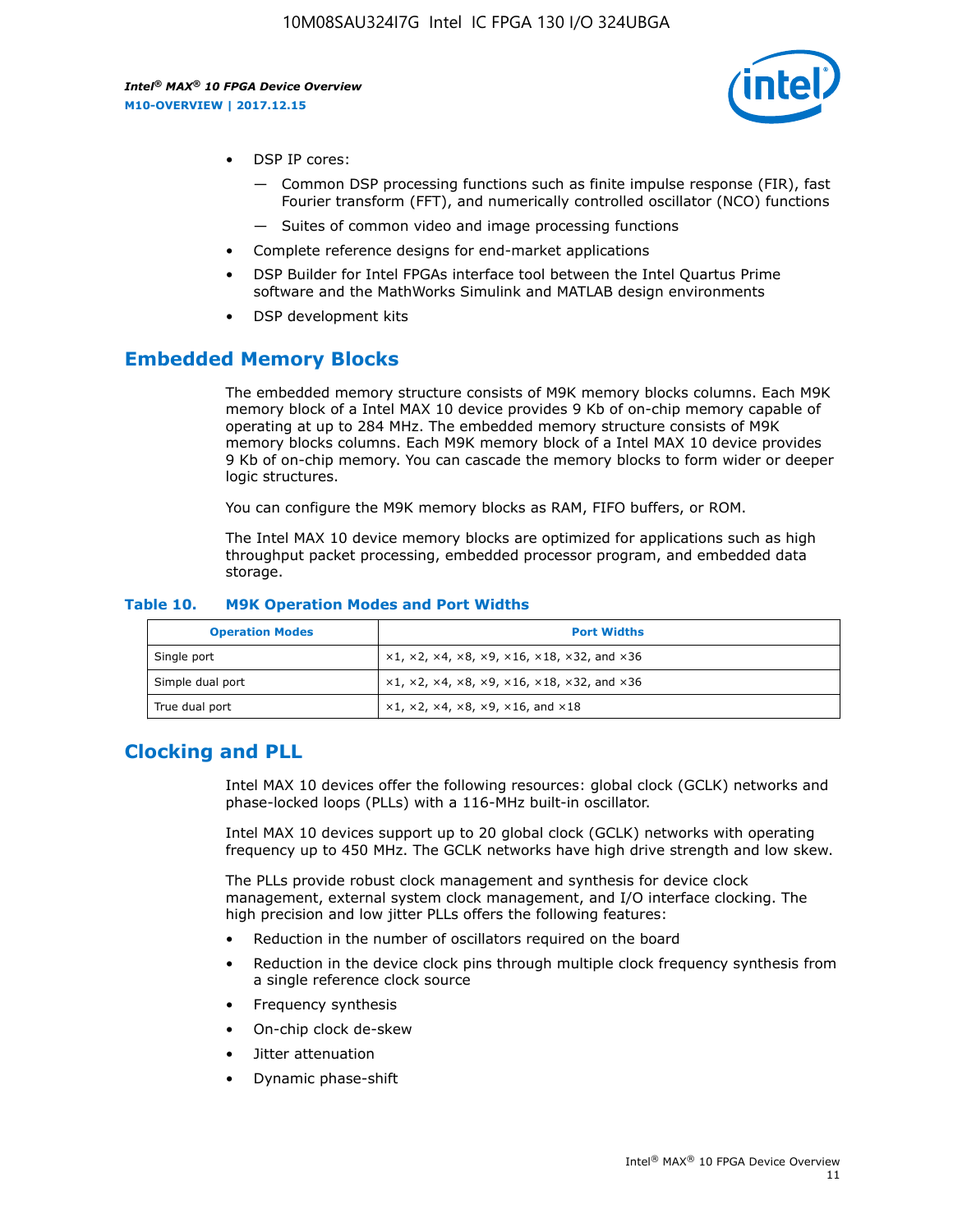

- Zero delay buffer
- Counter reconfiguration
- Bandwidth reconfiguration
- Programmable output duty cycle
- PLL cascading
- Reference clock switchover
- Driving of the ADC block

## **FPGA General Purpose I/O**

The Intel MAX 10 I/O buffers support a range of programmable features.

These features increase the flexibility of I/O utilization and provide an alternative to reduce the usage of external discrete components such as a pull-up resistor and a PCI clamp diode.

## **External Memory Interface**

Dual-supply Intel MAX 10 devices feature external memory interfaces solution that uses the I/O elements on the right side of the devices together with the UniPHY IP.

With this solution, you can create external memory interfaces to 16-bit SDRAM components with error correction coding (ECC).

*Note:* The external memory interface feature is available only for dual-supply Intel MAX 10 devices.

#### **Table 11. External Memory Interface Performance**

| <b>External Memory</b><br>Interface $(3)$ | <b>I/O Standard</b> | <b>Maximum Width</b> | <b>Maximum Frequency (MHz)</b> |
|-------------------------------------------|---------------------|----------------------|--------------------------------|
| <b>DDR3 SDRAM</b>                         | SSTL-15             | 16 bit $+8$ bit ECC  | 303                            |
| <b>DDR3L SDRAM</b>                        | SSTL-135            | 16 bit $+8$ bit ECC  | 303                            |
| <b>DDR2 SDRAM</b>                         | SSTL-18             | 16 bit $+8$ bit ECC  | 200                            |
| LPDDR2 SDRAM                              | $H$ SUL-12          | 16 bit without ECC   | 200(4)                         |

## **Related Links**

[External Memory Interface Spec Estimator](http://www.altera.com/technology/memory/estimator/mem-emif-index.html)

Provides a parametric tool that allows you to find and compare the performance of the supported external memory interfaces in Intel FPGAs.

 $(3)$  The device hardware supports SRAM. Use your own design to interface with SRAM devices.

 $(4)$  To achieve the specified performance, constrain the memory device I/O and core power supply variation to within ±3%. By default, the frequency is 167 MHz.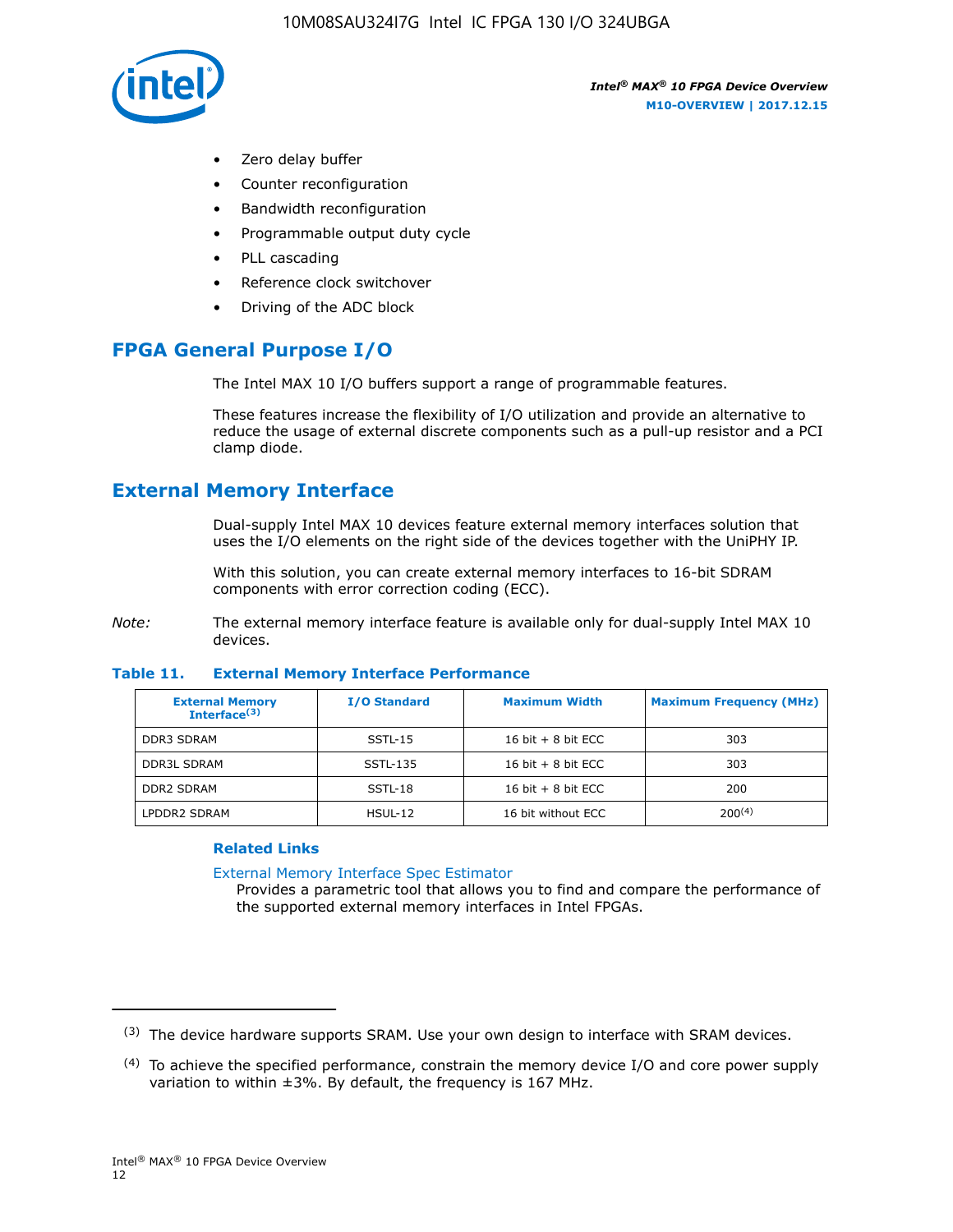

## **Configuration**

## **Table 12. Configuration Features**

| <b>Feature</b>                    | <b>Description</b>                                                                                                                                                                       |
|-----------------------------------|------------------------------------------------------------------------------------------------------------------------------------------------------------------------------------------|
| Dual configuration                | Stores two configuration images in the configuration flash memory (CFM)<br>Selects the first configuration image to load using the CONFIG SEL pin                                        |
| Design security                   | Supports 128-bit key with non-volatile key programming<br>Limits access of the JTAG instruction during power-up in the JTAG secure mode<br>Unique device ID for each Intel MAX 10 device |
| <b>SEU Mitigation</b>             | Auto-detects cyclic redundancy check (CRC) errors during configuration<br>Provides optional CRC error detection and identification in user mode                                          |
| Dual-purpose configuration<br>pin | Functions as configuration pins prior to user mode<br>$\bullet$<br>Provides options to be used as configuration pin or user I/O pin in user mode                                         |
| Configuration data<br>compression | Decompresses the compressed configuration bitstream data in real-time during<br>configuration<br>Reduces the size of configuration image stored in the CFM                               |
| Instant-on                        | Provides the fastest power-up mode for Intel MAX 10 devices.                                                                                                                             |

#### **Table 13. Configuration Schemes for Intel MAX 10 Devices**

| <b>Configuration Scheme</b>   | <b>Compression</b>       | <b>Encryption</b> | <b>Dual Image</b><br><b>Configuration</b> | <b>Data Width</b> |
|-------------------------------|--------------------------|-------------------|-------------------------------------------|-------------------|
| <b>Internal Configuration</b> | Yes                      | Yes               | Yes                                       |                   |
| <b>JTAG</b>                   | $\overline{\phantom{a}}$ |                   | -                                         |                   |

## **Power Management**

## **Table 14. Power Options**

| <b>Power Options</b>                  | <b>Advantage</b>                                                                                                                        |  |
|---------------------------------------|-----------------------------------------------------------------------------------------------------------------------------------------|--|
| Single-supply device                  | Saves board space and costs.                                                                                                            |  |
| Dual-supply device                    | Consumes less power<br>Offers higher performance<br>$\bullet$                                                                           |  |
| Power management<br>controller scheme | Reduces dynamic power consumption when certain applications are in standby mode<br>Provides a fast wake-up time of less than 1 ms.<br>٠ |  |

## **Document Revision History for Intel MAX 10 FPGA Device Overview**

| <b>Date</b>   | <b>Version</b> | <b>Changes</b>                                                                                                                                                                                                                       |
|---------------|----------------|--------------------------------------------------------------------------------------------------------------------------------------------------------------------------------------------------------------------------------------|
| December 2017 | 2017.12.15     | Added the U324 package for the Intel MAX 10 single power supply<br>devices.<br>Updated the 10M02 GPIO and LVDS count in the Maximum Resource<br>Counts for Intel MAX 10 Devices table.<br>Updated the I/O vertical migration figure. |
| February 2017 | 2017.02.21     | Rebranded as Intel.                                                                                                                                                                                                                  |
|               |                |                                                                                                                                                                                                                                      |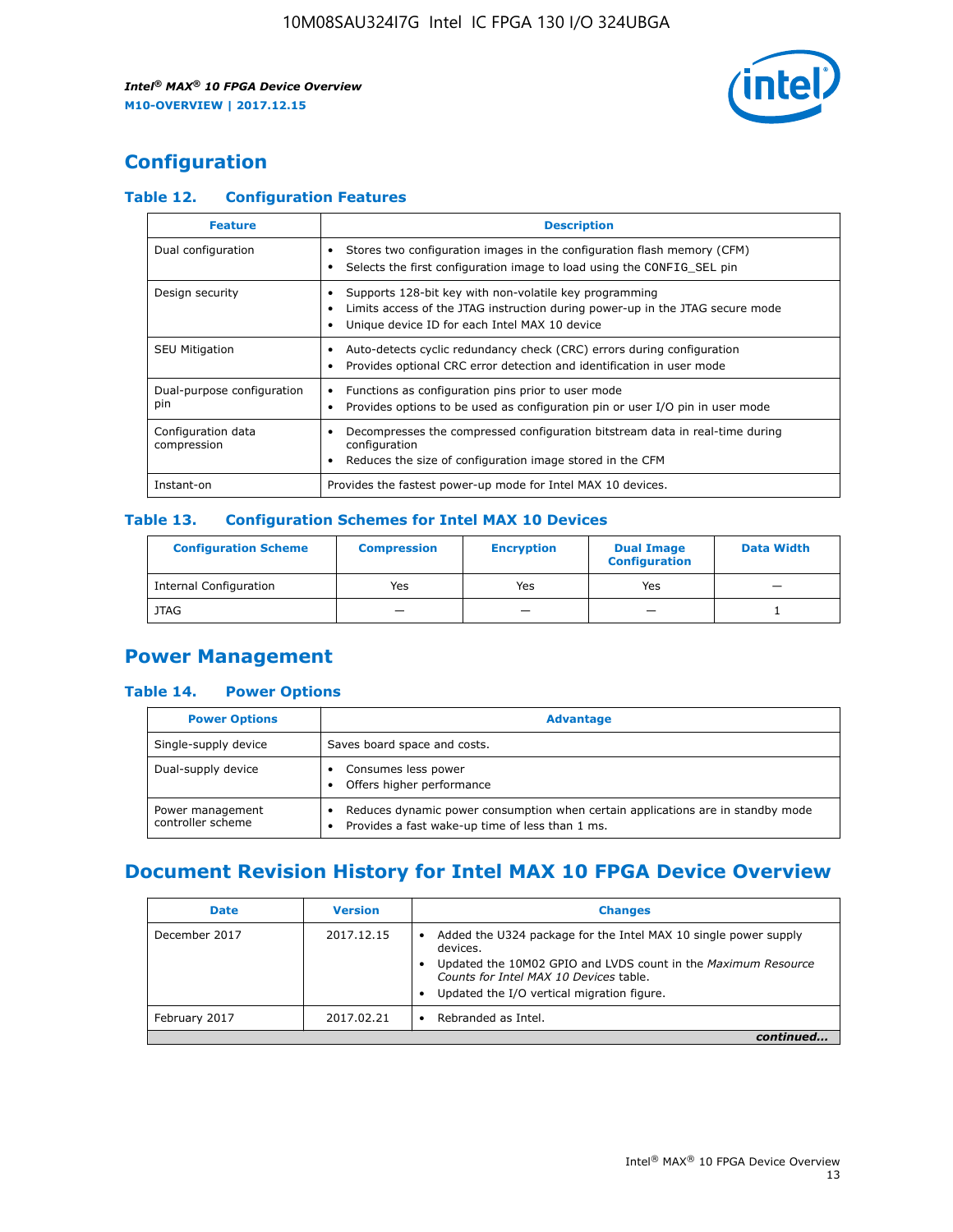

| <b>Date</b>    | <b>Version</b> | <b>Changes</b>                                                                                                                                                                                                                                                                                                                                                                                                                                                                                                                                                                                                                                                                                                                                                                                                                                                                                                                                                                                                                                                                                                                                                         |
|----------------|----------------|------------------------------------------------------------------------------------------------------------------------------------------------------------------------------------------------------------------------------------------------------------------------------------------------------------------------------------------------------------------------------------------------------------------------------------------------------------------------------------------------------------------------------------------------------------------------------------------------------------------------------------------------------------------------------------------------------------------------------------------------------------------------------------------------------------------------------------------------------------------------------------------------------------------------------------------------------------------------------------------------------------------------------------------------------------------------------------------------------------------------------------------------------------------------|
| December 2016  | 2016.12.20     | • Updated EMIF information in the Summary of Features for Intel MAX 10<br>Devices table. EMIF is only supported in selected Intel MAX 10 device<br>density and package combinations, and for 600 Mbps performance, -6<br>device speed grade is required.<br>Updated the device ordering information to include P for leaded<br>package.                                                                                                                                                                                                                                                                                                                                                                                                                                                                                                                                                                                                                                                                                                                                                                                                                                |
| May 2016       | 2016.05.02     | Removed all preliminary marks.<br>$\bullet$<br>Update the ADC sampling rate description. The ADC feature monitors<br>$\bullet$<br>single-ended external inputs with a cumulative sampling rate of 25<br>kilosamples per second to 1 MSPS in normal mode.                                                                                                                                                                                                                                                                                                                                                                                                                                                                                                                                                                                                                                                                                                                                                                                                                                                                                                               |
| November 2015  | 2015.11.02     | Removed SF feature from the device ordering information figure.<br>$\bullet$<br>Changed instances of Quartus II to Intel Quartus Prime.                                                                                                                                                                                                                                                                                                                                                                                                                                                                                                                                                                                                                                                                                                                                                                                                                                                                                                                                                                                                                                |
| May 2015       | 2015.05.04     | Added clearer descriptions for the feature options listed in the device<br>$\bullet$<br>ordering information figure.<br>• Updated the maximum dedicated LVDS transmitter count of 10M02<br>device from 10 to 9.<br>Removed the F672 package of the Intel MAX 10 10M25 device:<br>- Updated the devices I/O resources per package.<br>$-$ Updated the I/O vertical migration support.<br>- Updated the ADC vertical migration support.<br>Updated the maximum resources for 10M25 device:<br>- Maximum GPIO from 380 to 360.<br>- Maximum dedicated LVDS transmitter from 26 to 24.<br>- Maximum emulated LVDS transmitter from 181 to 171.<br>- Maximum dedicated LVDS receiver from 181 to 171.<br>Added ADC information for the E144 package of the 10M04 device.<br>$\bullet$<br>Updated the ADC vertical migration diagram to clarify that there are<br>$\bullet$<br>single ADC devices with eight and 16 dual function pins.<br>Removed the note about contacting Altera for DDR3, DDR3L, DDR2,<br>$\bullet$<br>and LPDDR2 external memory interface support. The Intel Quartus<br>Prime software supports these external memory interfaces from version<br>15.0. |
| December 2014  | 2014.12.15     | • Changed terms:<br>- "dual image" to "dual configuration image"<br>- "dual-image configuration" to dual configuration"<br>• Added memory initialization feature for Flash and Analog devices.<br>• Added maximum data retention capacity of up to 20 years for UFM<br>feature.<br>Added maximum operating frequency of 7.25 MHz for serial interface<br>$\bullet$<br>for UFM feature.                                                                                                                                                                                                                                                                                                                                                                                                                                                                                                                                                                                                                                                                                                                                                                                 |
| September 2014 | 2014.09.22     | Initial release.                                                                                                                                                                                                                                                                                                                                                                                                                                                                                                                                                                                                                                                                                                                                                                                                                                                                                                                                                                                                                                                                                                                                                       |